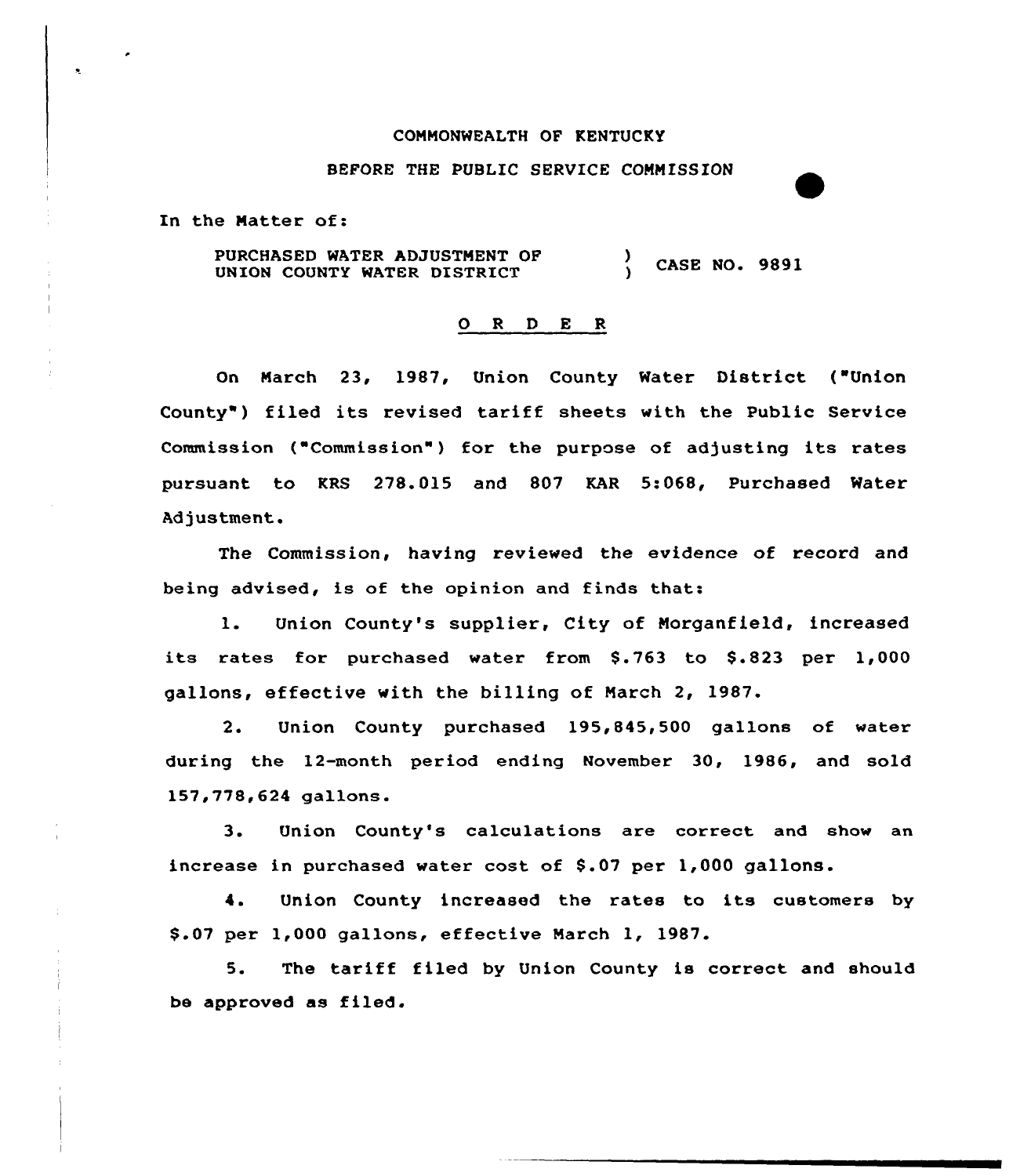IT IS THEREFORE ORDERED that:

1. The rates as adjusted by Union County and shown in Appendix <sup>A</sup> be and they are hereby approved for services rendered on and after Narch 1, 1987.

2. Within 30 days of the date of this Order, Union County shall file proof that notice has been given to its customers as required by KRS 278.015.

Done at Frankfort, Kentucky, this 20th day of April, 1987.

PUBLIC SERVICE COMMISSION

 $\boldsymbol{\ell}$  b). Vice Chairman

Wille  $C<sub>pmm1</sub>$ ssione

ATTEST .

Executive Director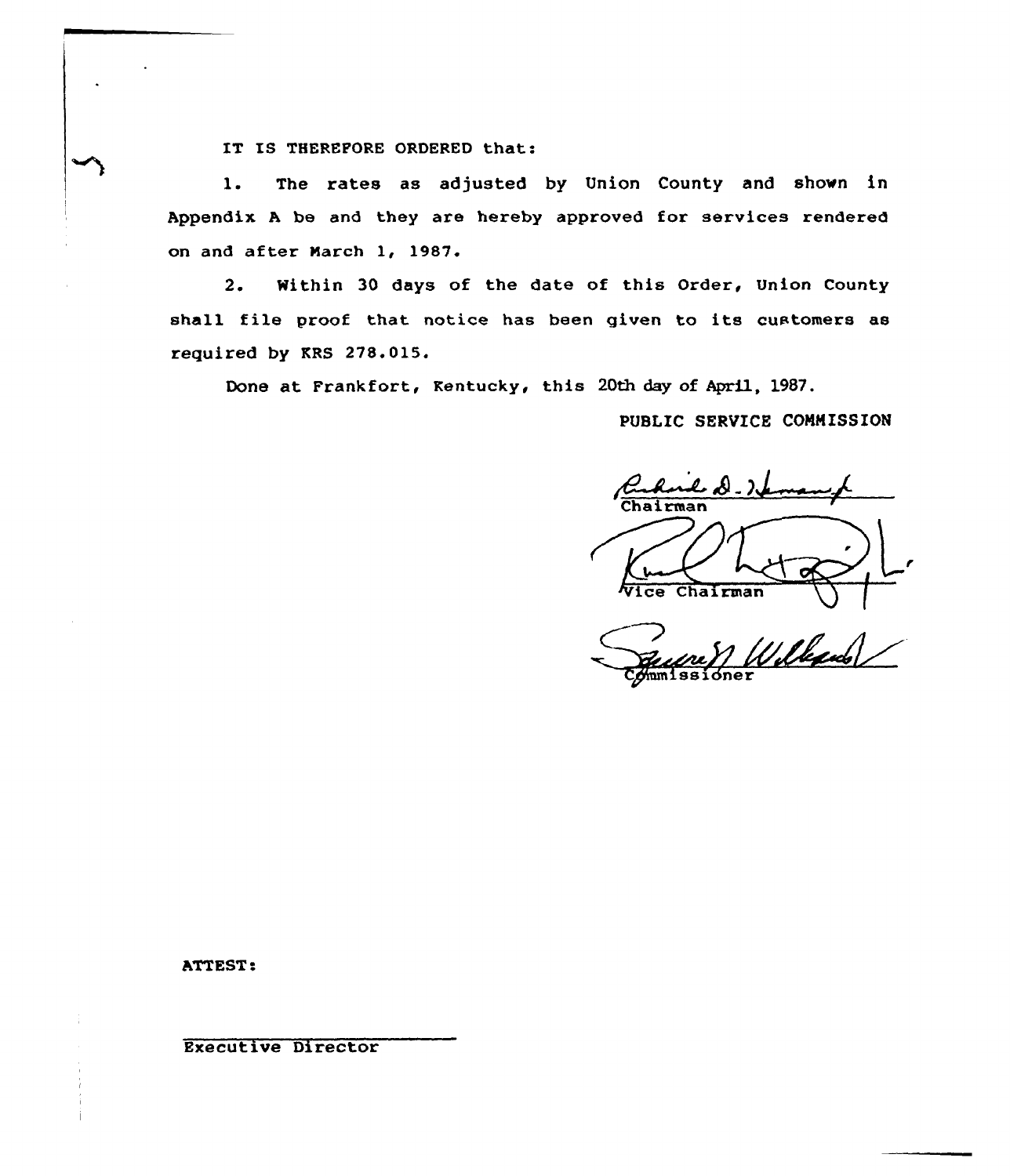## APPENDIX A

APPENDIX TO AN ORDER OF THE KENTUCKY PUBLIC SERVICE COMMISSION IN CASE NO. 9891 DATED APRIL 20, 1987

The following rates and charges are prescribed for the customers in the area served by Union County Water District. All other rates and charges not specifically mentioned herein shall remain the same as those in effect under authority of this Commission prior to the effective date of this Order.

# Monthly Rates Per Meter Size

 $5/8$  Meter

| Pirst       | 2.000         | gallons        |
|-------------|---------------|----------------|
|             |               |                |
| Next        | 3,000         | <b>gallons</b> |
| Next        | 5,000         | gallons        |
| Next        | <b>15,000</b> | gallons        |
| Next        | 25,000        | gallons        |
| Next        | 50,000        | gallons        |
| Next        | 100,000       | gallons        |
| Next        | 100,000       | gallons        |
| <b>Over</b> | 300,000       | gallons        |
|             |               |                |

# $3/4$  Meter

| First       | 5,000         | gallons        |
|-------------|---------------|----------------|
| Next        | 5,000         | <b>gallons</b> |
| Next        | <b>15,000</b> | gallons        |
| Next        | 25,000        | gallons        |
| Next        | 50,000        | gallons        |
| Noxt        | 100,000       | gallons        |
| Next        | 100,000       | gallons        |
| <b>Over</b> | 300,000       | gallons        |
|             |               |                |

### 1 Meter

| Pirst       | 10,000  | gallons        |
|-------------|---------|----------------|
| Next        | 15,000  | gallons        |
| Next        | 25,000  | <b>gallons</b> |
| Next        | 50,000  | gallons        |
| Next        | 100,000 | gallons        |
| Next        | 100,000 | gallons        |
| <b>Over</b> | 300,000 | gallons        |

|  | <b>\$7.46 Minimum Bill</b> |                            |
|--|----------------------------|----------------------------|
|  |                            | $3.73$ per $1,000$ gallons |
|  |                            | $3.43$ per $1,000$ gallons |
|  |                            | $3.18$ per $1,000$ gallons |
|  |                            | 2.88 per 1,000 gallons     |
|  |                            | 2.53 per 1,000 gallons     |
|  |                            | 2.28 per 1,000 gallons     |
|  |                            | $1.98$ per $1,000$ gallons |
|  |                            | $1.63$ per $1,000$ gallons |

| \$18.65 Minimum Bill |  |                            |
|----------------------|--|----------------------------|
|                      |  | $3.43$ per $1,000$ gallons |
|                      |  | 3.18 per 1,000 gallons     |
|                      |  | $2.88$ per $1,000$ gallons |
|                      |  | $2.53$ per $1,000$ gallons |
|                      |  | $2.28$ per $1,000$ gallons |
|                      |  | $1.98$ per $1,000$ gallons |
|                      |  | $1.63$ per $1,000$ gallons |
|                      |  |                            |

| \$35.80 Minimum Bill |  |                            |
|----------------------|--|----------------------------|
|                      |  | 3.18 per 1,000 gallons     |
|                      |  | 2.88 per 1,000 gallons     |
|                      |  | $2.53$ per $1,000$ gallons |
|                      |  | $2.28$ per $1,000$ gallons |
|                      |  | 1.98 per 1,000 gallons     |
|                      |  | $1.63$ per $1,000$ gallons |